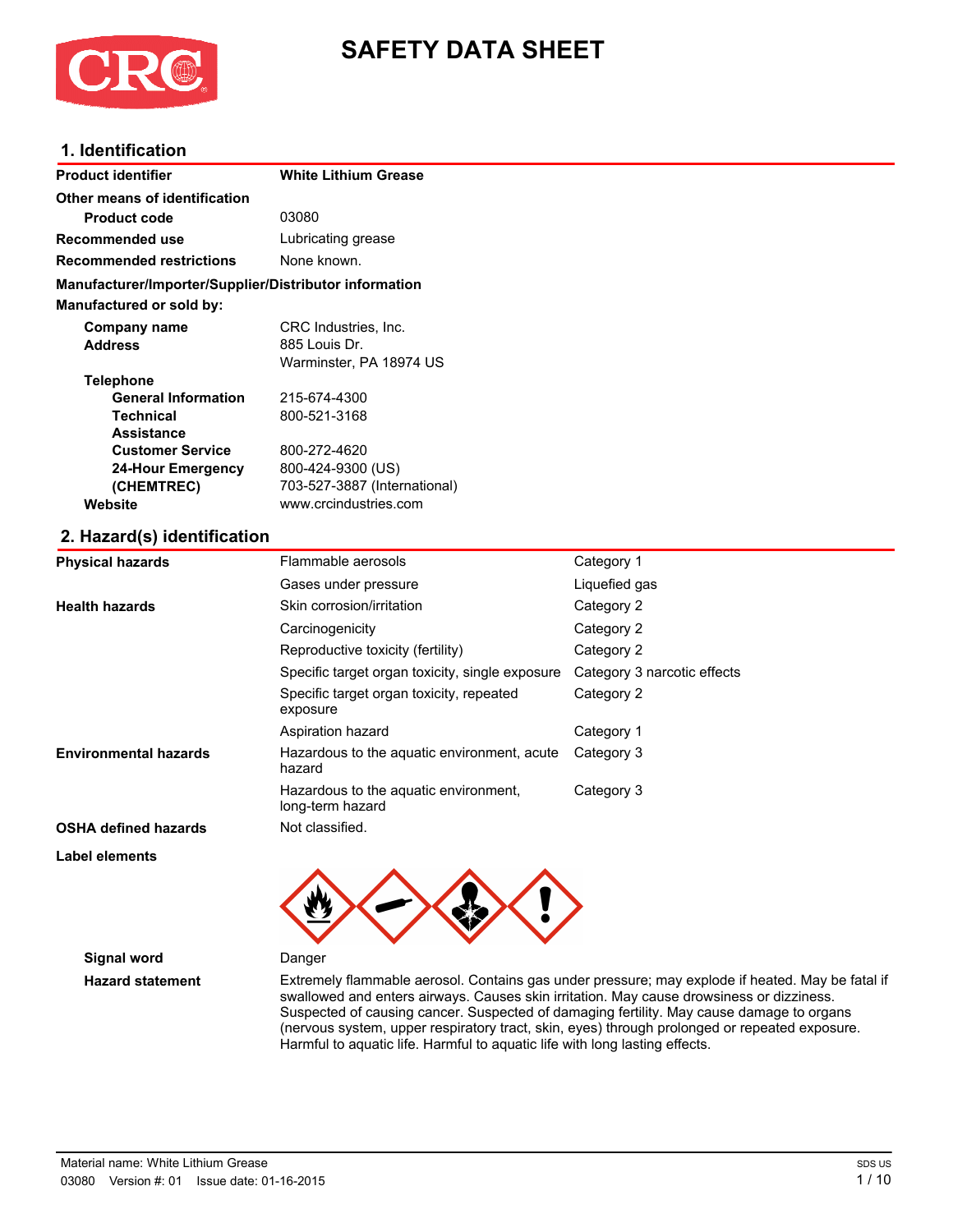| <b>Precautionary statement</b>               |                                                                                                                                                                                                                                                                                                                                                                                                                                                                                                                                                                                                                                                                                                                                                                                                                                                                                                                                                                                              |
|----------------------------------------------|----------------------------------------------------------------------------------------------------------------------------------------------------------------------------------------------------------------------------------------------------------------------------------------------------------------------------------------------------------------------------------------------------------------------------------------------------------------------------------------------------------------------------------------------------------------------------------------------------------------------------------------------------------------------------------------------------------------------------------------------------------------------------------------------------------------------------------------------------------------------------------------------------------------------------------------------------------------------------------------------|
| <b>Prevention</b>                            | Obtain special instructions before use. Do not handle until all safety precautions have been read<br>and understood. Keep away from heat/sparks/open flames/hot surfaces. - No smoking. Do not<br>spray on an open flame or other ignition source. Do not apply while equipment is energized.<br>Pressurized container: Do not pierce or burn, even after use. Extinguish all flames, pilot lights<br>and heaters. Vapors will accumulate readily and may ignite. Use only with adequate ventilation;<br>maintain ventilation during use and until all vapors are gone. Open doors and windows or use<br>other means to ensure a fresh air supply during use and while product is drying. If you experience<br>any symptoms listed on this label, increase ventilation or leave the area. Do not breathe<br>dust/fume/gas/mist/vapors/spray. Wash thoroughly after handling. Wear protective<br>gloves/protective clothing/eye protection/face protection. Avoid release to the environment. |
| <b>Response</b>                              | If swallowed: Immediately call a poison center/doctor. Do NOT induce vomiting. If on skin: Wash<br>with plenty of water. If skin irritation occurs: Get medical attention. Take off contaminated clothing<br>and wash before reuse. If inhaled: Remove person to fresh air and keep comfortable for<br>breathing. Call a poison center/doctor if you feel unwell. If exposed or concerned: Get medical<br>attention.                                                                                                                                                                                                                                                                                                                                                                                                                                                                                                                                                                         |
| <b>Storage</b>                               | Store in a well-ventilated place. Store locked up. Protect from sunlight. Do not expose to<br>temperatures exceeding 50°C/122°F. Exposure to high temperature may cause can to burst.                                                                                                                                                                                                                                                                                                                                                                                                                                                                                                                                                                                                                                                                                                                                                                                                        |
| <b>Disposal</b>                              | Dispose of contents/container in accordance with local/regional/national regulations.                                                                                                                                                                                                                                                                                                                                                                                                                                                                                                                                                                                                                                                                                                                                                                                                                                                                                                        |
| Hazard(s) not otherwise<br>classified (HNOC) | None known.                                                                                                                                                                                                                                                                                                                                                                                                                                                                                                                                                                                                                                                                                                                                                                                                                                                                                                                                                                                  |

## **3. Composition/information on ingredients**

**Mixtures**

| <b>Chemical name</b>                                      | Common name and synonyms | <b>CAS number</b> | $\%$       |
|-----------------------------------------------------------|--------------------------|-------------------|------------|
| Liquefied Petroleum Gas                                   |                          | 68476-86-8        | $30 - 40$  |
| Naphtha (petroleum), hydrotreated<br>light                |                          | 64742-49-0        | $30 - 40$  |
| Distillates (petroleum), hydrotreated<br>heavy naphthenic |                          | 64742-52-5        | $10 - 20$  |
| 2-Methylpentane                                           |                          | 107-83-5          | $5 - 10$   |
| n-Hexane                                                  |                          | 110-54-3          | $1 - 3$    |
| Titanium dioxide                                          |                          | 13463-67-7        | $\leq 1$   |
| Zinc oxide                                                |                          | 1314-13-2         | $\leq 1$   |
| Calcium<br>bis(dinonylnaphthalenesulphonate)              |                          | 57855-77-3        | ${}_{0.2}$ |

Specific chemical identity and/or percentage of composition has been withheld as a trade secret.

## **4. First-aid measures**

| <b>Inhalation</b>                                                            | Remove victim to fresh air and keep at rest in a position comfortable for breathing. Call a POISON<br>CENTER or doctor/physician if you feel unwell.                                                                                   |
|------------------------------------------------------------------------------|----------------------------------------------------------------------------------------------------------------------------------------------------------------------------------------------------------------------------------------|
| <b>Skin contact</b>                                                          | Remove contaminated clothing. Rinse skin with water/shower. If skin irritation occurs: Get medical<br>advice/attention. Wash contaminated clothing before reuse.                                                                       |
| Eye contact                                                                  | Rinse with water. Get medical attention if irritation develops and persists.                                                                                                                                                           |
| Ingestion                                                                    | Call a physician or poison control center immediately. Rinse mouth. Do not induce vomiting. If<br>vomiting occurs, keep head low so that stomach content doesn't get into the lungs.                                                   |
| <b>Most important</b><br>symptoms/effects, acute and<br>delayed              | May cause drowsiness and dizziness. Headache. Nausea, vomiting. Aspiration may cause<br>pulmonary edema and pneumonitis. Skin irritation. May cause redness and pain. Prolonged<br>exposure may cause chronic effects.                 |
| Indication of immediate<br>medical attention and special<br>treatment needed | Provide general supportive measures and treat symptomatically. Keep victim under observation.<br>Symptoms may be delayed.                                                                                                              |
| <b>General information</b>                                                   | IF exposed or concerned: Get medical advice/attention. Ensure that medical personnel are aware<br>of the material(s) involved, and take precautions to protect themselves. Show this safety data<br>sheet to the doctor in attendance. |
|                                                                              |                                                                                                                                                                                                                                        |

## **5. Fire-fighting measures**

**Suitable extinguishing media** Water fog. Foam. Dry chemical powder. Carbon dioxide (CO2).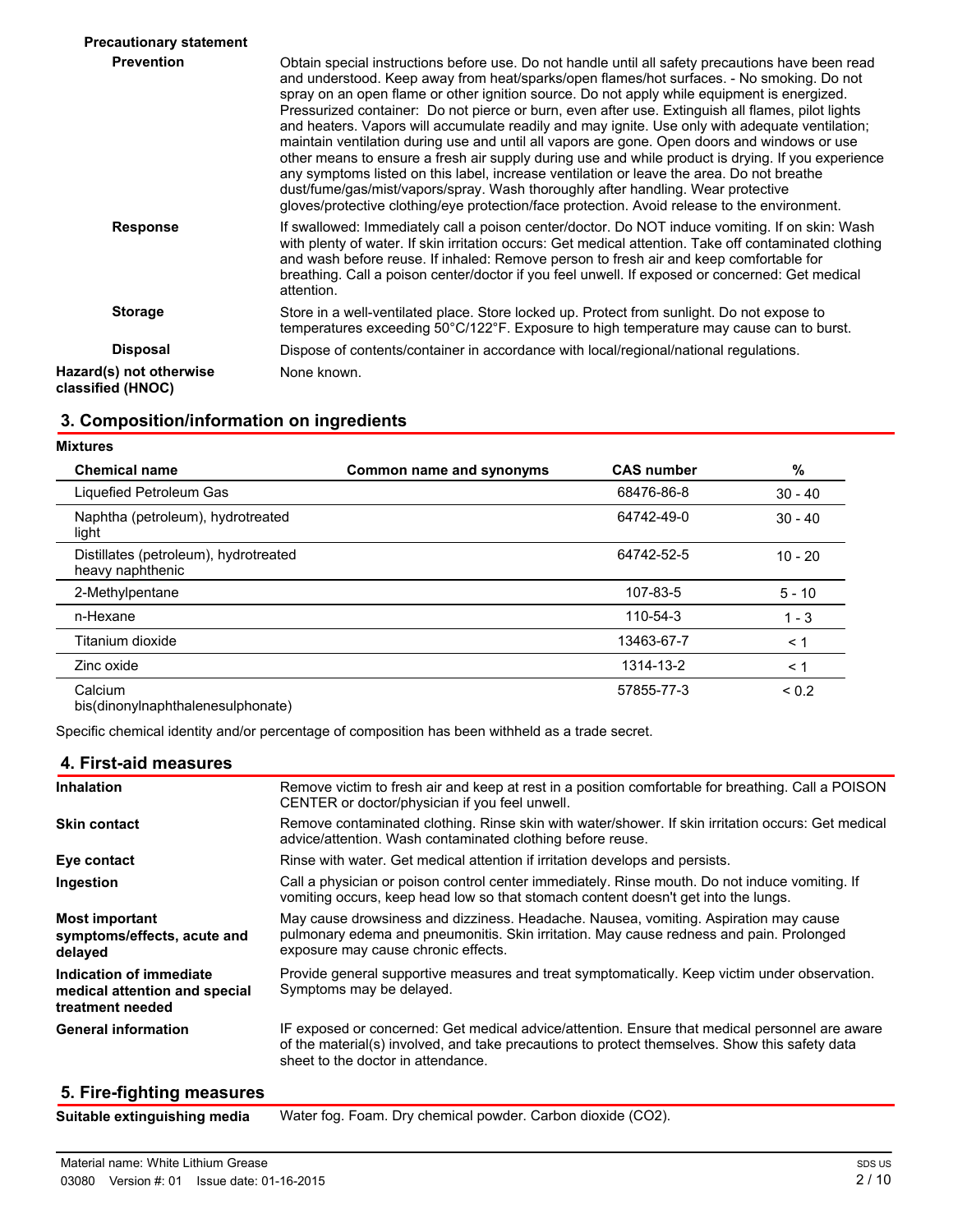| Unsuitable extinguishing<br>media | None known.                                                                                                               |
|-----------------------------------|---------------------------------------------------------------------------------------------------------------------------|
| Specific hazards arising from     | Contents under pressure. Pressurized container may rupture when exposed to heat or flame.                                 |
| the chemical                      | During fire, gases hazardous to health may be formed.                                                                     |
| Special protective equipment      | Firefighters must use standard protective equipment including flame retardant coat, helmet with                           |
| and precautions for firefighters  | face shield, gloves, rubber boots, and in enclosed spaces, SCBA.                                                          |
| Fire-fighting                     | In case of fire: Stop leak if safe to do so. Move containers from fire area if you can do so without                      |
| equipment/instructions            | risk. Use water spray to cool unopened containers.                                                                        |
| <b>General fire hazards</b>       | Extremely flammable aerosol. Contents under pressure. Pressurized container may rupture when<br>exposed to heat or flame. |

## **6. Accidental release measures**

| Personal precautions,<br>protective equipment and<br>emergency procedures | Keep unnecessary personnel away. Keep people away from and upwind of spill/leak. Keep out of<br>low areas. Many gases are heavier than air and will spread along ground and collect in low or<br>confined areas (sewers, basements, tanks). Wear appropriate protective equipment and clothing<br>during clean-up. Do not breathe dust/fume/gas/mist/vapors/spray. Emergency personnel need<br>self-contained breathing equipment. Do not touch damaged containers or spilled material unless<br>wearing appropriate protective clothing. Ventilate closed spaces before entering them. Local<br>authorities should be advised if significant spillages cannot be contained. For personal protection,<br>see section 8 of the SDS. |
|---------------------------------------------------------------------------|------------------------------------------------------------------------------------------------------------------------------------------------------------------------------------------------------------------------------------------------------------------------------------------------------------------------------------------------------------------------------------------------------------------------------------------------------------------------------------------------------------------------------------------------------------------------------------------------------------------------------------------------------------------------------------------------------------------------------------|
| <b>Methods and materials for</b><br>containment and cleaning up           | Eliminate all ignition sources (no smoking, flares, sparks, or flames in immediate area). Keep<br>combustibles (wood, paper, oil, etc.) away from spilled material. The product is immiscible with<br>water and will spread on the water surface. Stop the flow of material, if this is without risk. For<br>waste disposal, see section 13 of the SDS. Prevent entry into waterways, sewer, basements or<br>confined areas.                                                                                                                                                                                                                                                                                                       |
| <b>Environmental precautions</b>                                          | Avoid release to the environment. Prevent further leakage or spillage if safe to do so. Avoid<br>discharge into drains, water courses or onto the ground. Inform appropriate managerial or<br>supervisory personnel of all environmental releases.                                                                                                                                                                                                                                                                                                                                                                                                                                                                                 |
| 7. Handling and storage                                                   |                                                                                                                                                                                                                                                                                                                                                                                                                                                                                                                                                                                                                                                                                                                                    |
| <b>Precautions for safe handling</b>                                      | Obtain special instructions before use. Do not handle until all safety precautions have been read                                                                                                                                                                                                                                                                                                                                                                                                                                                                                                                                                                                                                                  |

and understood. Pressurized container: Do not pierce or burn, even after use. Do not use if spray button is missing or defective. Do not spray on a naked flame or any other incandescent material. Do not smoke while using or until sprayed surface is thoroughly dry. Do not cut, weld, solder, drill, grind, or expose containers to heat, flame, sparks, or other sources of ignition. Use caution around energized equipment. The metal container will conduct electricity if it contacts a live source. This may result in injury to the user from electrical shock and/or flash fire. Do not breathe dust/fume/gas/mist/vapors/spray. Avoid contact with eyes, skin, and clothing. Pregnant or breastfeeding women must not handle this product. Should be handled in closed systems, if possible. Use only in well-ventilated areas. Wear appropriate personal protective equipment. Wash hands thoroughly after handling. Avoid release to the environment. Observe good industrial hygiene practices. For product usage instructions, please see the product label. **Conditions for safe storage, including any incompatibilities** Level 3 Aerosol. Pressurized container. Protect from sunlight and do not expose to temperatures exceeding 50°C/122 °F. Do not puncture, incinerate or crush. Do not handle or store near an open flame, heat or other sources of ignition. This material can accumulate static charge which may cause spark and become an ignition source. Store in a well-ventilated place. Store away from

incompatible materials (see Section 10 of the SDS).

## **8. Exposure controls/personal protection**

| <b>Components</b>                                                                | US. OSHA Table Z-1 Limits for Air Contaminants (29 CFR 1910.1000)<br><b>Type</b> | Value             | Form        |
|----------------------------------------------------------------------------------|----------------------------------------------------------------------------------|-------------------|-------------|
| Distillates (petroleum),<br>hydrotreated heavy<br>naphthenic (CAS<br>64742-52-5) | PEL                                                                              | $5 \text{ mg/m}$  | Mist.       |
|                                                                                  |                                                                                  | 2000 mg/m3        |             |
|                                                                                  |                                                                                  | 500 ppm           |             |
| n-Hexane (CAS 110-54-3)                                                          | <b>PEL</b>                                                                       | 1800 mg/m3        |             |
|                                                                                  |                                                                                  | 500 ppm           |             |
| Titanium dioxide (CAS<br>13463-67-7)                                             | PEL                                                                              | $15 \text{ mg/m}$ | Total dust. |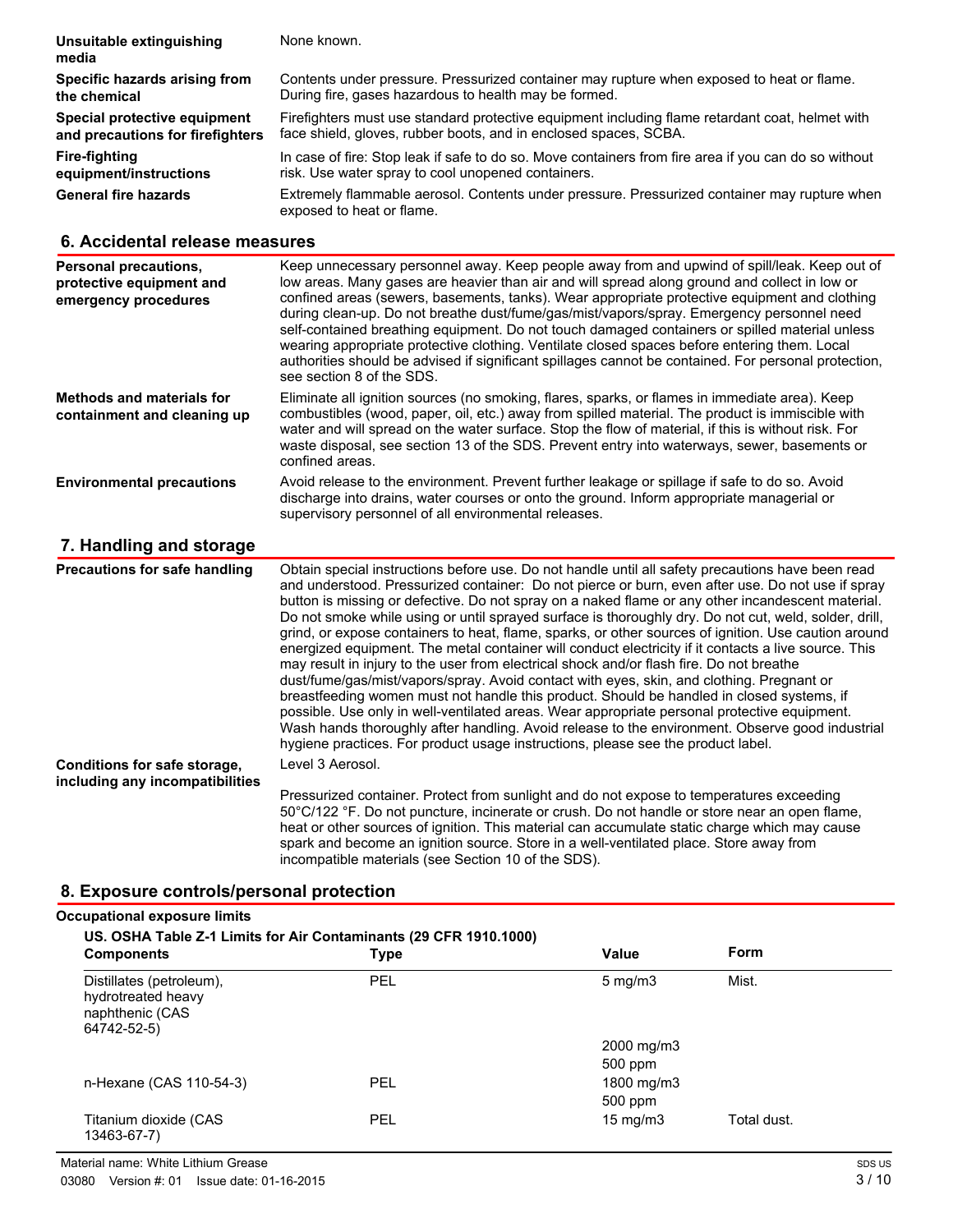| <b>Components</b>                                                                |            | <b>Type</b>                               |                 | <b>Value</b>                      | Form                                                                                                                                                                                                 |
|----------------------------------------------------------------------------------|------------|-------------------------------------------|-----------------|-----------------------------------|------------------------------------------------------------------------------------------------------------------------------------------------------------------------------------------------------|
| Zinc oxide (CAS 1314-13-2)                                                       | <b>PEL</b> |                                           |                 | $5 \text{ mg/m}$ 3                | Respirable fraction.                                                                                                                                                                                 |
|                                                                                  |            |                                           |                 | $5$ mg/m $3$                      | Fume.                                                                                                                                                                                                |
|                                                                                  |            |                                           |                 | $15$ mg/m $3$                     | Total dust.                                                                                                                                                                                          |
| <b>US. ACGIH Threshold Limit Values</b>                                          |            |                                           |                 |                                   |                                                                                                                                                                                                      |
| <b>Components</b>                                                                |            | <b>Type</b>                               |                 | Value                             | Form                                                                                                                                                                                                 |
| 2-Methylpentane (CAS<br>$107 - 83 - 5$                                           |            | <b>STEL</b>                               |                 | 1000 ppm                          |                                                                                                                                                                                                      |
|                                                                                  | <b>TWA</b> |                                           |                 | 500 ppm                           |                                                                                                                                                                                                      |
| Distillates (petroleum),<br>hydrotreated heavy<br>naphthenic (CAS<br>64742-52-5) | <b>TWA</b> |                                           |                 | $5$ mg/m $3$                      | Inhalable fraction.                                                                                                                                                                                  |
| n-Hexane (CAS 110-54-3)                                                          | <b>TWA</b> |                                           |                 | 50 ppm                            |                                                                                                                                                                                                      |
| Titanium dioxide (CAS<br>13463-67-7)                                             | <b>TWA</b> |                                           |                 | 10 mg/m3                          |                                                                                                                                                                                                      |
| Zinc oxide (CAS 1314-13-2)                                                       |            | <b>STEL</b>                               |                 | 10 $mg/m3$                        | Respirable fraction.                                                                                                                                                                                 |
|                                                                                  | <b>TWA</b> |                                           |                 | $2$ mg/m $3$                      | Respirable fraction.                                                                                                                                                                                 |
| US. NIOSH: Pocket Guide to Chemical Hazards                                      |            |                                           |                 |                                   |                                                                                                                                                                                                      |
| <b>Components</b>                                                                |            | <b>Type</b>                               |                 | <b>Value</b>                      | Form                                                                                                                                                                                                 |
| 2-Methylpentane (CAS<br>$107 - 83 - 5$                                           |            | Ceiling                                   |                 | 1800 mg/m3                        |                                                                                                                                                                                                      |
|                                                                                  |            |                                           |                 | 510 ppm                           |                                                                                                                                                                                                      |
|                                                                                  |            | <b>TWA</b>                                |                 | 350 mg/m3                         |                                                                                                                                                                                                      |
|                                                                                  |            |                                           |                 | 100 ppm                           |                                                                                                                                                                                                      |
| Distillates (petroleum),<br>hydrotreated heavy<br>naphthenic (CAS<br>64742-52-5) |            | Ceiling                                   |                 | 1800 mg/m3                        |                                                                                                                                                                                                      |
|                                                                                  |            | <b>STEL</b>                               |                 | 10 mg/m3                          | Mist.                                                                                                                                                                                                |
|                                                                                  | <b>TWA</b> |                                           |                 | $5$ mg/m $3$                      | Mist.                                                                                                                                                                                                |
| n-Hexane (CAS 110-54-3)                                                          | <b>TWA</b> |                                           |                 | 180 mg/m3                         |                                                                                                                                                                                                      |
|                                                                                  |            |                                           |                 | 50 ppm                            |                                                                                                                                                                                                      |
| Zinc oxide (CAS 1314-13-2)                                                       |            | Ceiling                                   |                 | 15 mg/m3                          | Dust.                                                                                                                                                                                                |
|                                                                                  |            | <b>STEL</b>                               |                 | 10 mg/m3                          | Fume.                                                                                                                                                                                                |
|                                                                                  | <b>TWA</b> |                                           |                 | $5$ mg/m $3$                      | Fume.                                                                                                                                                                                                |
|                                                                                  |            |                                           |                 | $5 \text{ mg/m}$                  | Dust.                                                                                                                                                                                                |
| <b>Biological limit values</b>                                                   |            |                                           |                 |                                   |                                                                                                                                                                                                      |
| <b>ACGIH Biological Exposure Indices</b>                                         |            |                                           |                 |                                   |                                                                                                                                                                                                      |
| <b>Components</b>                                                                | Value      | <b>Determinant</b>                        | <b>Specimen</b> | <b>Sampling Time</b>              |                                                                                                                                                                                                      |
| n-Hexane (CAS 110-54-3) 0.4 mg/l                                                 |            | 2,5-Hexanedio<br>n. without<br>hydrolysis | Urine           | $\star$                           |                                                                                                                                                                                                      |
| * - For sampling details, please see the source document.                        |            |                                           |                 |                                   |                                                                                                                                                                                                      |
| <b>Exposure guidelines</b>                                                       |            |                                           |                 |                                   |                                                                                                                                                                                                      |
| US - California OELs: Skin designation                                           |            |                                           |                 |                                   |                                                                                                                                                                                                      |
| n-Hexane (CAS 110-54-3)                                                          |            |                                           |                 | Can be absorbed through the skin. |                                                                                                                                                                                                      |
| US ACGIH Threshold Limit Values: Skin designation                                |            |                                           |                 |                                   |                                                                                                                                                                                                      |
| n-Hexane (CAS 110-54-3)                                                          |            |                                           |                 | Can be absorbed through the skin. |                                                                                                                                                                                                      |
| Appropriate engineering<br>controls                                              |            |                                           |                 |                                   | Good general ventilation (typically 10 air changes per hour) should be used. Ventilation rates<br>should be matched to conditions. If applicable, use process enclosures, local exhaust ventilation, |
|                                                                                  |            |                                           |                 |                                   | or other engineering controls to maintain airborne levels below recommended exposure limits. If<br>exposure limits have not been established, maintain airborne levels to an acceptable level. Eye   |

wash facilities and emergency shower must be available when handling this product.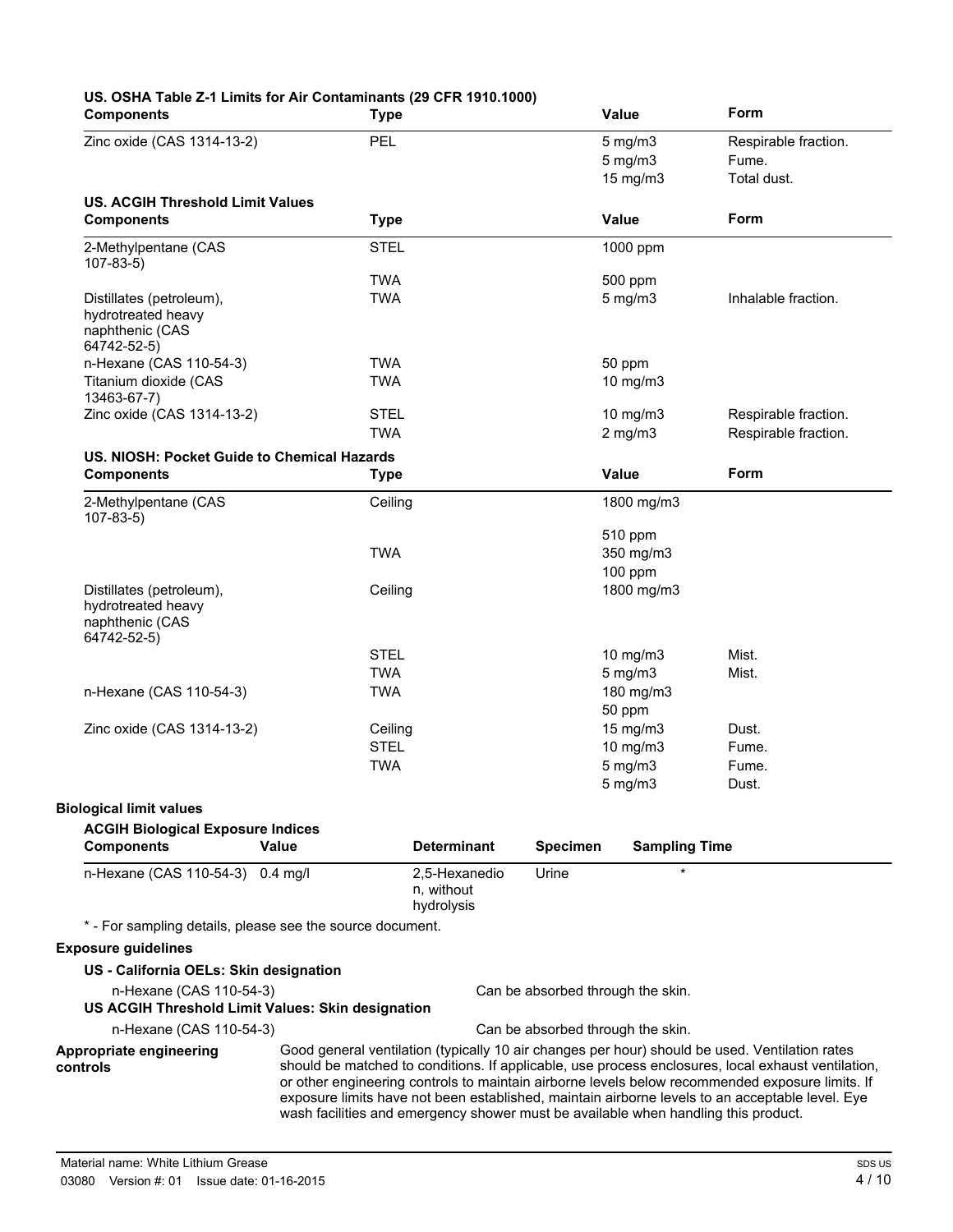## **Individual protection measures, such as personal protective equipment Eye/face protection** Wear safety glasses with side shields (or goggles). **Skin protection Hand protection** Wear protective gloves such as: Nitrile. Polyvinyl chloride (PVC). Viton®. **Other** Wear appropriate chemical resistant clothing. Use of an impervious apron is recommended. **Respiratory protection** If engineering controls are not feasible or if exposure exceeds the applicable exposure limits, use a NIOSH-approved cartridge respirator with an organic vapor cartridge. Use a self-contained breathing apparatus in confined spaces and for emergencies. Air monitoring is needed to determine actual employee exposure levels. **Thermal hazards** Wear appropriate thermal protective clothing, when necessary. **General hygiene considerations** When using, do not eat, drink or smoke. Always observe good personal hygiene measures, such as washing after handling the material and before eating, drinking, and/or smoking. Routinely wash work clothing and protective equipment to remove contaminants.

## **9. Physical and chemical properties**

| Appearance                                        |                                             |
|---------------------------------------------------|---------------------------------------------|
| <b>Physical state</b>                             | Solid.                                      |
| Form                                              | Aerosol. Grease.                            |
| Color                                             | Off-white.                                  |
| Odor                                              | Solvent.                                    |
| <b>Odor threshold</b>                             | Not available.                              |
| pH                                                | Not available.                              |
| Melting point/freezing point                      | -244.7 °F (-153.7 °C) estimated             |
| Initial boiling point and boiling<br>range        | 118.4 °F (48 °C) estimated                  |
| <b>Flash point</b>                                | < 0 °F (< -17.8 °C) Tag Closed Cup          |
| <b>Evaporation rate</b>                           | Fast.                                       |
| <b>Flammability (solid, gas)</b>                  | Not available.                              |
| Upper/lower flammability or explosive limits      |                                             |
| <b>Flammability limit - lower</b><br>(%)          | 1 % estimated                               |
| <b>Flammability limit - upper</b><br>(%)          | 8 % estimated                               |
| Vapor pressure                                    | 2217.9 hPa estimated                        |
| Vapor density                                     | $> 1$ (air = 1)                             |
| <b>Relative density</b>                           | 0.64 estimated                              |
| Solubility (water)                                | Insoluble.                                  |
| <b>Partition coefficient</b><br>(n-octanol/water) | Not available.                              |
| <b>Auto-ignition temperature</b>                  | 437 $\degree$ F (225 $\degree$ C) estimated |
| <b>Decomposition temperature</b>                  | Not available.                              |
| <b>Viscosity (kinematic)</b>                      | Not available.                              |
| <b>Percent volatile</b>                           | 84.9 % estimated                            |

## **10. Stability and reactivity**

| <b>Reactivity</b>                            | The product is stable and non-reactive under normal conditions of use, storage and transport. |
|----------------------------------------------|-----------------------------------------------------------------------------------------------|
| <b>Chemical stability</b>                    | Material is stable under normal conditions.                                                   |
| <b>Possibility of hazardous</b><br>reactions | No dangerous reaction known under conditions of normal use.                                   |
| <b>Conditions to avoid</b>                   | Heat, flames and sparks. Contact with incompatible materials.                                 |
| Incompatible materials                       | Strong oxidizing agents. Chlorine.                                                            |
| <b>Hazardous decomposition</b><br>products   | Carbon oxides.                                                                                |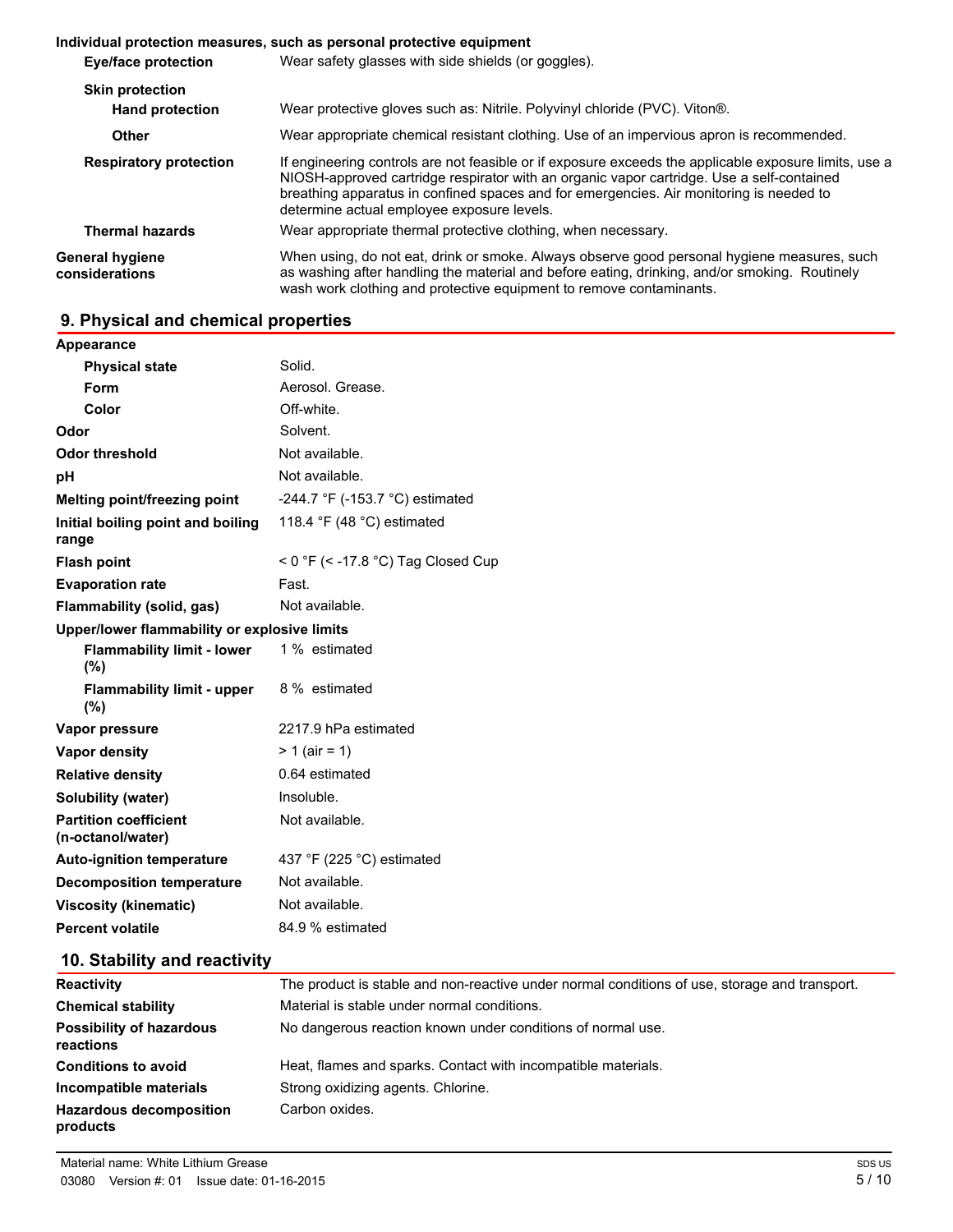## **11. Toxicological information**

## **Information on likely routes of exposure**

| Ingestion                                                                          | Droplets of the product aspirated into the lungs through ingestion or vomiting may cause a serious<br>chemical pneumonia.                                             |
|------------------------------------------------------------------------------------|-----------------------------------------------------------------------------------------------------------------------------------------------------------------------|
| <b>Inhalation</b>                                                                  | May cause damage to organs through prolonged or repeated exposure by inhalation. May cause<br>drowsiness and dizziness. Headache. Nausea, vomiting.                   |
| <b>Skin contact</b>                                                                | Causes skin irritation.                                                                                                                                               |
| Eye contact                                                                        | Direct contact with eyes may cause temporary irritation.                                                                                                              |
| Symptoms related to the<br>physical, chemical and<br>toxicological characteristics | May cause drowsiness and dizziness. Headache. Nausea, vomiting. Aspiration may cause<br>pulmonary edema and pneumonitis. Skin irritation. May cause redness and pain. |

#### **Information on toxicological effects**

| <b>Acute toxicity</b>                                 | May be fatal if swallowed and enters airways. Narcotic effects.                                                                                                  |                                     |                                   |
|-------------------------------------------------------|------------------------------------------------------------------------------------------------------------------------------------------------------------------|-------------------------------------|-----------------------------------|
| <b>Product</b>                                        | <b>Species</b>                                                                                                                                                   |                                     | <b>Test Results</b>               |
| White Lithium Grease                                  |                                                                                                                                                                  |                                     |                                   |
| <b>Acute</b>                                          |                                                                                                                                                                  |                                     |                                   |
| Dermal                                                |                                                                                                                                                                  |                                     |                                   |
| LD50                                                  | <b>Rabbit</b>                                                                                                                                                    |                                     | 3913.0442 mg/kg estimated         |
| Inhalation                                            |                                                                                                                                                                  |                                     |                                   |
| <b>LC50</b>                                           | Rat                                                                                                                                                              |                                     | 88578.8594 ppm, 4 hours estimated |
|                                                       |                                                                                                                                                                  |                                     | 82.9611 mg/l, 4 hours estimated   |
| Oral                                                  |                                                                                                                                                                  |                                     |                                   |
| LD50                                                  | Rat                                                                                                                                                              |                                     | 6327.0615 mg/kg estimated         |
|                                                       | * Estimates for product may be based on additional component data not shown.                                                                                     |                                     |                                   |
| <b>Skin corrosion/irritation</b>                      | Causes skin irritation.                                                                                                                                          |                                     |                                   |
| Serious eye damage/eye<br>irritation                  | Direct contact with eyes may cause temporary irritation.                                                                                                         |                                     |                                   |
| <b>Respiratory sensitization</b>                      | Not available.                                                                                                                                                   |                                     |                                   |
| <b>Skin sensitization</b>                             | This product is not expected to cause skin sensitization.                                                                                                        |                                     |                                   |
| <b>Germ cell mutagenicity</b>                         | No data available to indicate product or any components present at greater than 0.1% are<br>mutagenic or genotoxic.                                              |                                     |                                   |
| Carcinogenicity                                       | Suspected of causing cancer.                                                                                                                                     |                                     |                                   |
|                                                       | IARC Monographs. Overall Evaluation of Carcinogenicity                                                                                                           |                                     |                                   |
| Titanium dioxide (CAS 13463-67-7)                     |                                                                                                                                                                  | 2B Possibly carcinogenic to humans. |                                   |
| <b>Reproductive toxicity</b>                          | Suspected of damaging fertility.                                                                                                                                 |                                     |                                   |
| Specific target organ toxicity -<br>single exposure   | May cause drowsiness and dizziness.                                                                                                                              |                                     |                                   |
| Specific target organ toxicity -<br>repeated exposure | May cause damage to organs through prolonged or repeated exposure.                                                                                               |                                     |                                   |
| <b>Aspiration hazard</b>                              | May be fatal if swallowed and enters airways. If aspirated into lungs during swallowing or vomiting,<br>may cause chemical pneumonia, pulmonary injury or death. |                                     |                                   |
| <b>Chronic effects</b>                                | Prolonged exposure may cause chronic effects. May cause damage to organs through prolonged<br>or repeated exposure.                                              |                                     |                                   |

## **12. Ecological information**

| 21.9728 mg/l, 48 hours estimated |
|----------------------------------|
| 246.6337 ppm, 96 hours estimated |
|                                  |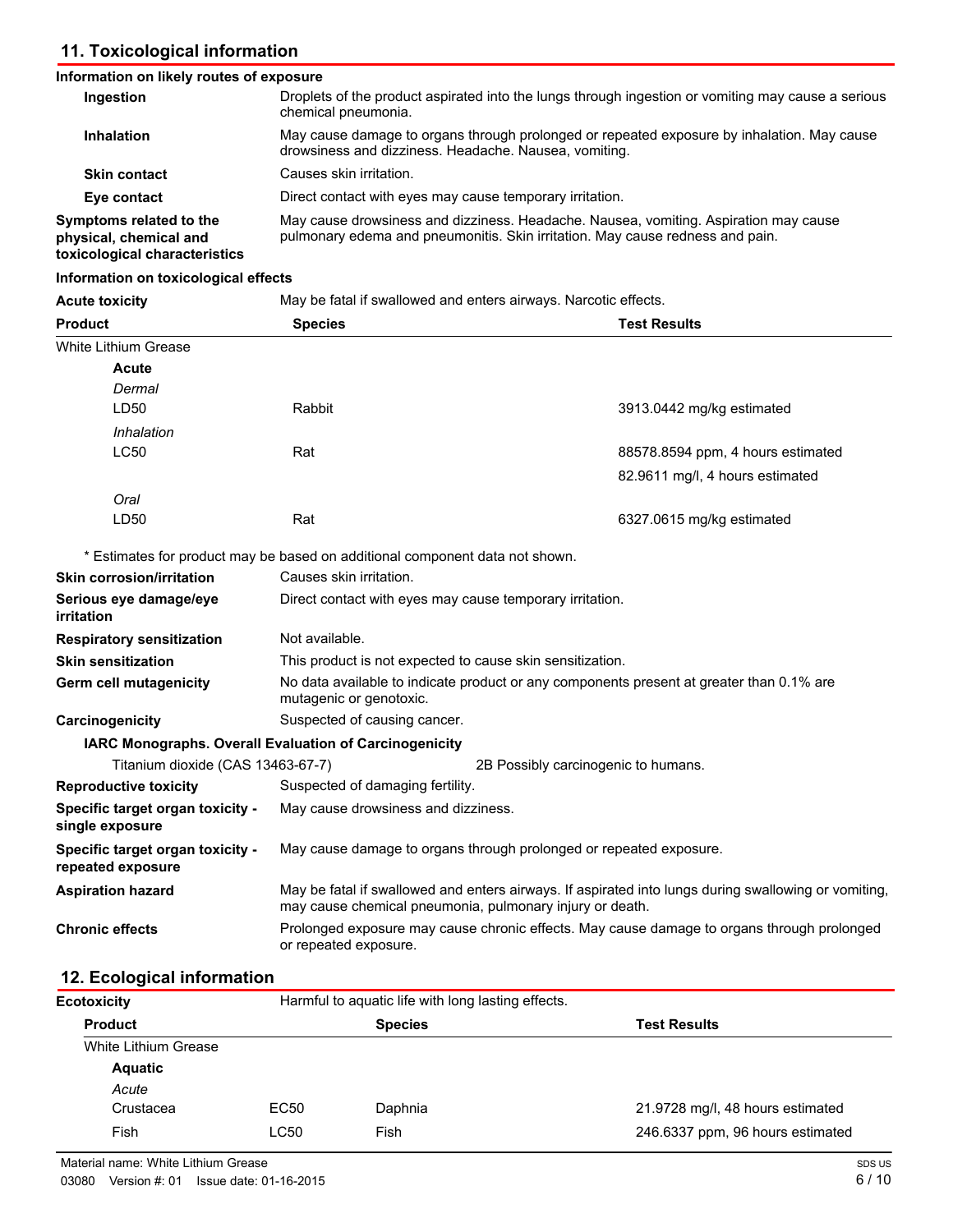| <b>Components</b>                                                                |                    | <b>Species</b>                                                                                                                                                                                                                                                                                                                                                                                                                                | <b>Test Results</b>  |
|----------------------------------------------------------------------------------|--------------------|-----------------------------------------------------------------------------------------------------------------------------------------------------------------------------------------------------------------------------------------------------------------------------------------------------------------------------------------------------------------------------------------------------------------------------------------------|----------------------|
|                                                                                  |                    | Distillates (petroleum), hydrotreated heavy naphthenic (CAS 64742-52-5)                                                                                                                                                                                                                                                                                                                                                                       |                      |
| <b>Aquatic</b>                                                                   |                    |                                                                                                                                                                                                                                                                                                                                                                                                                                               |                      |
| Crustacea                                                                        | EC50               | Water flea (Daphnia magna)                                                                                                                                                                                                                                                                                                                                                                                                                    | 1000 mg/l, 48 hours  |
| Fish                                                                             | <b>LC50</b>        | Rainbow trout, donaldson trout<br>(Oncorhynchus mykiss)                                                                                                                                                                                                                                                                                                                                                                                       | 5000 mg/l, 96 hours  |
| n-Hexane (CAS 110-54-3)                                                          |                    |                                                                                                                                                                                                                                                                                                                                                                                                                                               |                      |
| <b>Aquatic</b>                                                                   |                    |                                                                                                                                                                                                                                                                                                                                                                                                                                               |                      |
| Fish                                                                             | LC50               | Fathead minnow (Pimephales promelas) 2.101 - 2.981 mg/l, 96 hours                                                                                                                                                                                                                                                                                                                                                                             |                      |
| Titanium dioxide (CAS 13463-67-7)                                                |                    |                                                                                                                                                                                                                                                                                                                                                                                                                                               |                      |
| Acute                                                                            |                    |                                                                                                                                                                                                                                                                                                                                                                                                                                               |                      |
| Other                                                                            | <b>EC50</b>        | Pseudokirchnerella subcapitata                                                                                                                                                                                                                                                                                                                                                                                                                | 5.83 mg/l, 72 hours  |
| Chronic                                                                          |                    |                                                                                                                                                                                                                                                                                                                                                                                                                                               |                      |
| Other                                                                            | <b>NOEC</b>        | Pseudokirchnerella subcapitata                                                                                                                                                                                                                                                                                                                                                                                                                | 0.984 mg/l, 72 hours |
| <b>Aquatic</b>                                                                   |                    |                                                                                                                                                                                                                                                                                                                                                                                                                                               |                      |
| Acute                                                                            |                    |                                                                                                                                                                                                                                                                                                                                                                                                                                               |                      |
| Crustacea                                                                        | LC50               | Ceriodaphnia dubia                                                                                                                                                                                                                                                                                                                                                                                                                            | 3 mg/l, 48 hours     |
|                                                                                  |                    | Water flea (Daphnia magna)                                                                                                                                                                                                                                                                                                                                                                                                                    | 5.5 ppm, 48 hours    |
| Fish                                                                             | LC50               | Fathead minnow (Pimephales promelas) 1000 mg/l, 96 hours                                                                                                                                                                                                                                                                                                                                                                                      |                      |
| Zinc oxide (CAS 1314-13-2)                                                       |                    |                                                                                                                                                                                                                                                                                                                                                                                                                                               |                      |
| <b>Aquatic</b>                                                                   |                    |                                                                                                                                                                                                                                                                                                                                                                                                                                               |                      |
| Acute                                                                            |                    |                                                                                                                                                                                                                                                                                                                                                                                                                                               |                      |
| Crustacea                                                                        | <b>EC50</b>        | Water flea (Daphnia magna)                                                                                                                                                                                                                                                                                                                                                                                                                    | 0.098 mg/l, 48 hours |
| Fish                                                                             | LC50               | Rainbow trout, donaldson trout<br>(Oncorhynchus mykiss)                                                                                                                                                                                                                                                                                                                                                                                       | 1.1 ppm, 96 hours    |
|                                                                                  |                    | * Estimates for product may be based on additional component data not shown.                                                                                                                                                                                                                                                                                                                                                                  |                      |
| Persistence and degradability                                                    |                    | No data is available on the degradability of this product.                                                                                                                                                                                                                                                                                                                                                                                    |                      |
| <b>Bioaccumulative potential</b>                                                 | No data available. |                                                                                                                                                                                                                                                                                                                                                                                                                                               |                      |
| Partition coefficient n-octanol / water (log Kow)<br>2-Methylpentane<br>n-Hexane |                    | 3.74<br>3.9                                                                                                                                                                                                                                                                                                                                                                                                                                   |                      |
| <b>Bioconcentration factor (BCF)</b>                                             |                    |                                                                                                                                                                                                                                                                                                                                                                                                                                               |                      |
| Titanium dioxide                                                                 |                    | 352                                                                                                                                                                                                                                                                                                                                                                                                                                           |                      |
| <b>Mobility in soil</b>                                                          | No data available. |                                                                                                                                                                                                                                                                                                                                                                                                                                               |                      |
| Other adverse effects                                                            |                    | No other adverse environmental effects (e.g. ozone depletion, photochemical ozone creation<br>potential, endocrine disruption, global warming potential) are expected from this component.                                                                                                                                                                                                                                                    |                      |
| 13. Disposal considerations                                                      |                    |                                                                                                                                                                                                                                                                                                                                                                                                                                               |                      |
| Disposal of waste from<br>residues / unused products                             |                    | If discarded, this product is considered a RCRA ignitable waste, D001. Collect and reclaim or<br>dispose in sealed containers at licensed waste disposal site. Contents under pressure. Do not<br>puncture, incinerate or crush. Do not allow this material to drain into sewers/water supplies. Do not<br>contaminate ponds, waterways or ditches with chemical or used container. Dispose in accordance<br>with all applicable regulations. |                      |
| <b>Hazardous waste code</b>                                                      |                    | D001: Waste Flammable material with a flash point <140 F                                                                                                                                                                                                                                                                                                                                                                                      |                      |
| <b>Contaminated packaging</b>                                                    | emptied.           | Empty containers should be taken to an approved waste handling site for recycling or disposal.<br>Since emptied containers may retain product residue, follow label warnings even after container is                                                                                                                                                                                                                                          |                      |
| 14. Transport information                                                        |                    |                                                                                                                                                                                                                                                                                                                                                                                                                                               |                      |
| <b>DOT</b>                                                                       |                    |                                                                                                                                                                                                                                                                                                                                                                                                                                               |                      |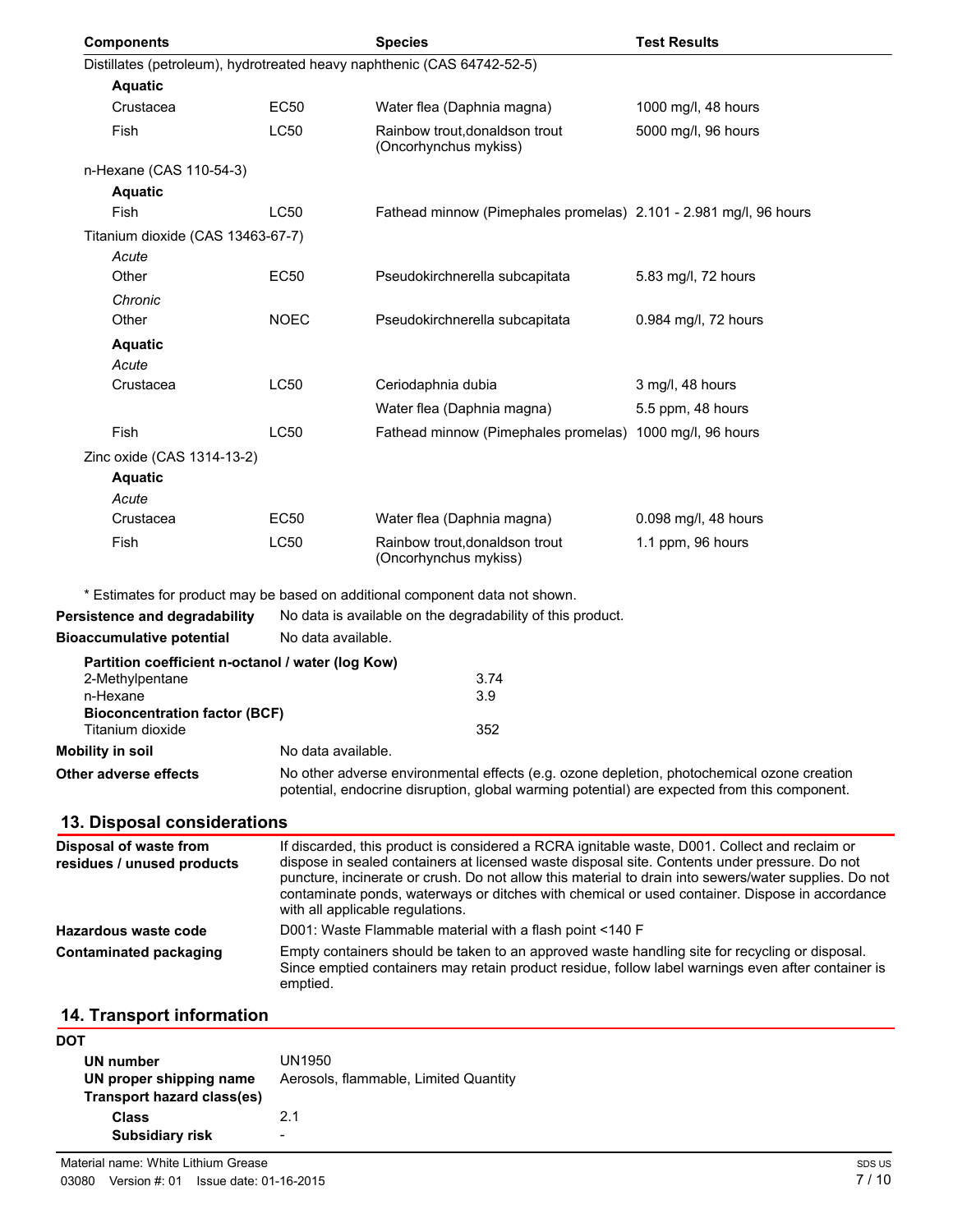| Label(s)                                              | 2.1                                                                                                  |
|-------------------------------------------------------|------------------------------------------------------------------------------------------------------|
| <b>Packing group</b>                                  | Not applicable.                                                                                      |
|                                                       | Special precautions for user Read safety instructions, SDS and emergency procedures before handling. |
| <b>Special provisions</b>                             | N82                                                                                                  |
| <b>Packaging exceptions</b>                           | 306                                                                                                  |
| Packaging non bulk                                    | None                                                                                                 |
| Packaging bulk                                        | None                                                                                                 |
| <b>IATA</b>                                           |                                                                                                      |
| UN number                                             | <b>UN1950</b>                                                                                        |
| UN proper shipping name                               | Aerosols, flammable, Limited Quantity                                                                |
| <b>Transport hazard class(es)</b>                     |                                                                                                      |
| <b>Class</b>                                          | 2.1                                                                                                  |
| <b>Subsidiary risk</b>                                |                                                                                                      |
| <b>Packing group</b>                                  | Not applicable.                                                                                      |
| <b>Environmental hazards</b>                          | No.                                                                                                  |
| <b>ERG Code</b>                                       | 10 <sub>L</sub>                                                                                      |
|                                                       | Special precautions for user Read safety instructions, SDS and emergency procedures before handling. |
| <b>Other information</b>                              |                                                                                                      |
| Passenger and cargo                                   | Allowed.                                                                                             |
| aircraft                                              |                                                                                                      |
| <b>Cargo aircraft only</b>                            | Allowed.                                                                                             |
| <b>IMDG</b>                                           |                                                                                                      |
| <b>UN number</b>                                      | <b>UN1950</b>                                                                                        |
| UN proper shipping name                               | AEROSOLS, LIMITED QUANTITY                                                                           |
| <b>Transport hazard class(es)</b>                     |                                                                                                      |
| <b>Class</b>                                          | 2                                                                                                    |
| <b>Subsidiary risk</b>                                |                                                                                                      |
| <b>Packing group</b>                                  | Not applicable.                                                                                      |
| <b>Environmental hazards</b>                          |                                                                                                      |
|                                                       |                                                                                                      |
| <b>Marine pollutant</b>                               | No.                                                                                                  |
| EmS                                                   | Not available.                                                                                       |
|                                                       | Special precautions for user Read safety instructions, SDS and emergency procedures before handling. |
| 15. Regulatory information                            |                                                                                                      |
| <b>US federal regulations</b>                         | This product is a "Hazardous Chemical" as defined by the OSHA Hazard Communication                   |
|                                                       | Standard, 29 CFR 1910.1200.                                                                          |
|                                                       | All components are on the U.S. EPA TSCA Inventory List.                                              |
|                                                       | TSCA Section 12(b) Export Notification (40 CFR 707, Subpt. D)                                        |
| Not regulated.                                        |                                                                                                      |
| <b>SARA 304 Emergency release notification</b>        |                                                                                                      |
| Not regulated.                                        |                                                                                                      |
|                                                       | US. OSHA Specifically Regulated Substances (29 CFR 1910.1001-1050)                                   |
| Not listed.                                           |                                                                                                      |
|                                                       | US EPCRA (SARA Title III) Section 313 - Toxic Chemical: Listed substance                             |
|                                                       |                                                                                                      |
| n-Hexane (CAS 110-54-3)                               |                                                                                                      |
| Zinc oxide (CAS 1314-13-2)                            |                                                                                                      |
| <b>CERCLA Hazardous Substance List (40 CFR 302.4)</b> |                                                                                                      |
| n-Hexane (CAS 110-54-3)                               |                                                                                                      |
| Zinc oxide (CAS 1314-13-2)                            |                                                                                                      |

## **CERCLA Hazardous Substances: Reportable quantity**

#### n-Hexane (CAS 110-54-3) 5000 LBS

Spills or releases resulting in the loss of any ingredient at or above its RQ require immediate notification to the National Response Center (800-424-8802) and to your Local Emergency Planning Committee.

## **Clean Air Act (CAA) Section 112 Hazardous Air Pollutants (HAPs) List**

n-Hexane (CAS 110-54-3)

### **Clean Air Act (CAA) Section 112(r) Accidental Release Prevention (40 CFR 68.130)**

Not regulated.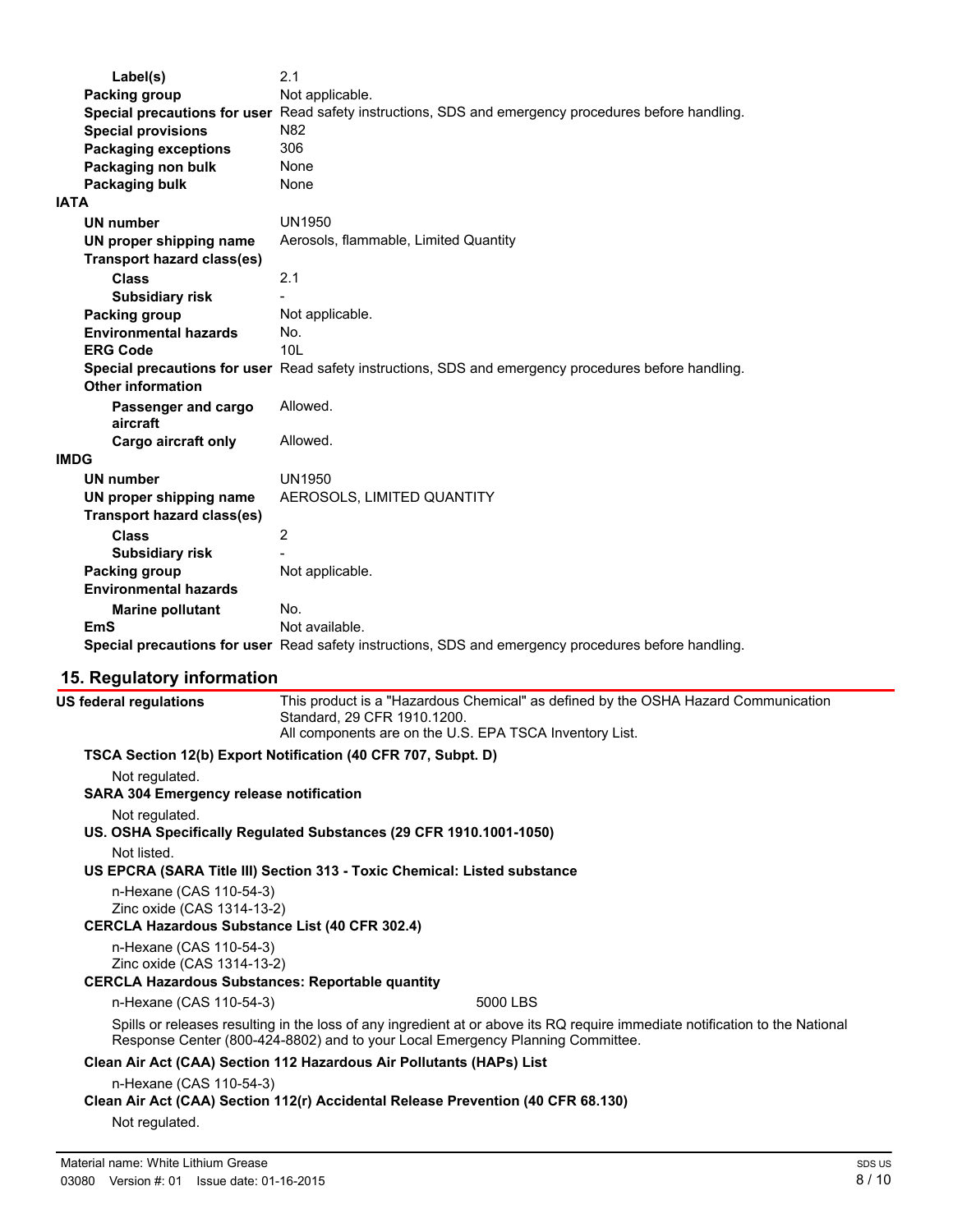| <b>Safe Drinking Water Act</b><br>(SDWA)                                                                                                                    | Not regulated.                                                                                                                                                                        |                        |
|-------------------------------------------------------------------------------------------------------------------------------------------------------------|---------------------------------------------------------------------------------------------------------------------------------------------------------------------------------------|------------------------|
| <b>Food and Drug</b><br><b>Administration (FDA)</b>                                                                                                         | Not regulated.                                                                                                                                                                        |                        |
| <b>Section 311/312</b><br><b>Hazard categories</b>                                                                                                          | Superfund Amendments and Reauthorization Act of 1986 (SARA)<br>Immediate Hazard - Yes<br>Delayed Hazard - Yes<br>Fire Hazard - Yes<br>Pressure Hazard - Yes<br>Reactivity Hazard - No |                        |
| <b>SARA 302 Extremely</b><br>hazardous substance                                                                                                            | No                                                                                                                                                                                    |                        |
| US state regulations                                                                                                                                        |                                                                                                                                                                                       |                        |
|                                                                                                                                                             | US. California Controlled Substances. CA Department of Justice (California Health and Safety Code Section 11100)                                                                      |                        |
| Not listed.                                                                                                                                                 |                                                                                                                                                                                       |                        |
|                                                                                                                                                             | US. New Jersey Worker and Community Right-to-Know Act                                                                                                                                 |                        |
| 2-Methylpentane (CAS 107-83-5)<br>Titanium dioxide (CAS 13463-67-7)<br>n-Hexane (CAS 110-54-3)<br>Zinc oxide (CAS 1314-13-2)                                |                                                                                                                                                                                       |                        |
| <b>US. Massachusetts RTK - Substance List</b>                                                                                                               |                                                                                                                                                                                       |                        |
| 2-Methylpentane (CAS 107-83-5)<br>n-Hexane (CAS 110-54-3)                                                                                                   | US. Pennsylvania Worker and Community Right-to-Know Law                                                                                                                               |                        |
| Zinc oxide (CAS 1314-13-2)<br>2-Methylpentane (CAS 107-83-5)<br>n-Hexane (CAS 110-54-3)<br>Titanium dioxide (CAS 13463-67-7)<br><b>US. Rhode Island RTK</b> |                                                                                                                                                                                       |                        |
| n-Hexane (CAS 110-54-3)<br>Zinc oxide (CAS 1314-13-2)                                                                                                       |                                                                                                                                                                                       |                        |
| US. California Proposition 65                                                                                                                               |                                                                                                                                                                                       |                        |
|                                                                                                                                                             | WARNING: This product contains a chemical known to the State of California to cause cancer.                                                                                           |                        |
|                                                                                                                                                             | US - California Proposition 65 - CRT: Listed date/Carcinogenic substance                                                                                                              |                        |
| Titanium dioxide (CAS 13463-67-7)                                                                                                                           | Listed: September 2, 2011                                                                                                                                                             |                        |
| Volatile organic compounds (VOC) regulations<br>EPA                                                                                                         |                                                                                                                                                                                       |                        |
| VOC content (40 CFR<br>51.100(s)                                                                                                                            | 100 %                                                                                                                                                                                 |                        |
| <b>Consumer products</b><br>(40 CFR 59, Subpt. C)                                                                                                           | Not regulated                                                                                                                                                                         |                        |
| <b>State</b>                                                                                                                                                |                                                                                                                                                                                       |                        |
| <b>Consumer products</b>                                                                                                                                    | Not regulated (semi-solid lubricant)                                                                                                                                                  |                        |
| VOC content (CA)                                                                                                                                            | 84.7%                                                                                                                                                                                 |                        |
| <b>VOC content (OTC)</b>                                                                                                                                    | 84.7%                                                                                                                                                                                 |                        |
| <b>International Inventories</b>                                                                                                                            |                                                                                                                                                                                       |                        |
| Country(s) or region                                                                                                                                        | Inventory name                                                                                                                                                                        | On inventory (yes/no)* |
| Australia                                                                                                                                                   | Australian Inventory of Chemical Substances (AICS)                                                                                                                                    | Yes                    |
| Canada                                                                                                                                                      | Domestic Substances List (DSL)                                                                                                                                                        | Yes                    |
| Canada                                                                                                                                                      | Non-Domestic Substances List (NDSL)                                                                                                                                                   | No                     |
| China                                                                                                                                                       | Inventory of Existing Chemical Substances in China (IECSC)                                                                                                                            | Yes                    |
| Europe                                                                                                                                                      | European Inventory of Existing Commercial Chemical<br>Substances (EINECS)                                                                                                             | Yes                    |
| Europe                                                                                                                                                      | European List of Notified Chemical Substances (ELINCS)                                                                                                                                | No                     |
| Japan                                                                                                                                                       | Inventory of Existing and New Chemical Substances (ENCS)                                                                                                                              | No                     |
| Korea                                                                                                                                                       | Existing Chemicals List (ECL)<br>Yes                                                                                                                                                  |                        |
|                                                                                                                                                             |                                                                                                                                                                                       |                        |